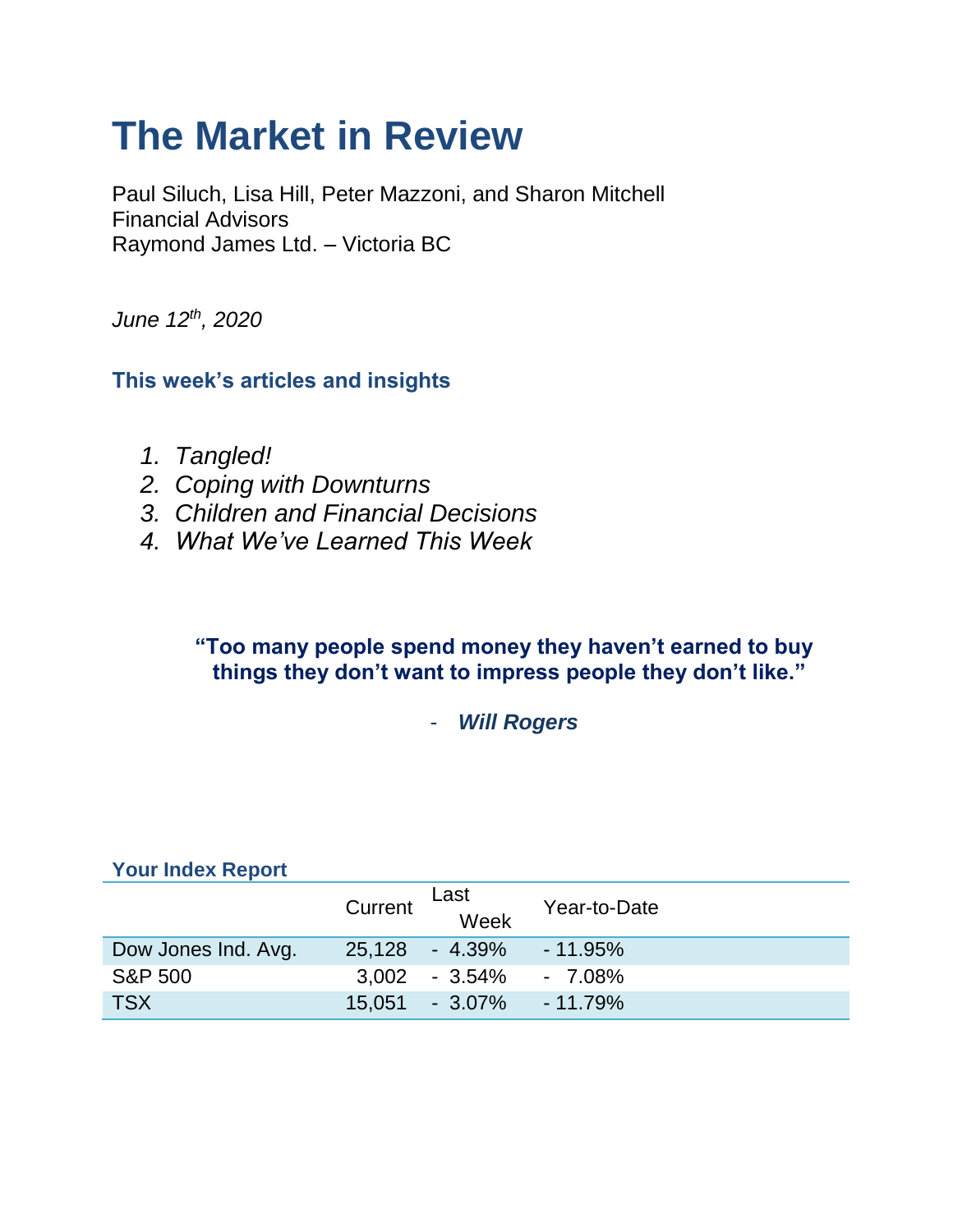# **Tangled!**



In Greek mythology, a man named Gordius tied his oxcart with a knot so intricate that it could never be untangled by a mere mortal. An oracle foretold that the person who untied the knot would rule all of Asia.

As Alexander the Great crossed Anatolia – present day Turkey – he was presented with the knot. Frustrated by it, legend says he drew his sword and sliced it in two, allowing the tangled rope to fall free. Alexander conquered as far as India, fulfilling the prophecy.

The current economy and market present a similar knotty problem. Reconciling record unemployment and recession with a record rise in the stock market seems like a problem as unsolvable as the Gordian knot.

Is there a way to cut through it all? We can try.

First, it is obvious that stocks aren't reflecting current conditions. For example, here is a graph of rail traffic in the US. The red line is 2020. Compared to 2019, loadings of coal, cars, oil, fertilizer – everything we move on trains - are down close to 20%.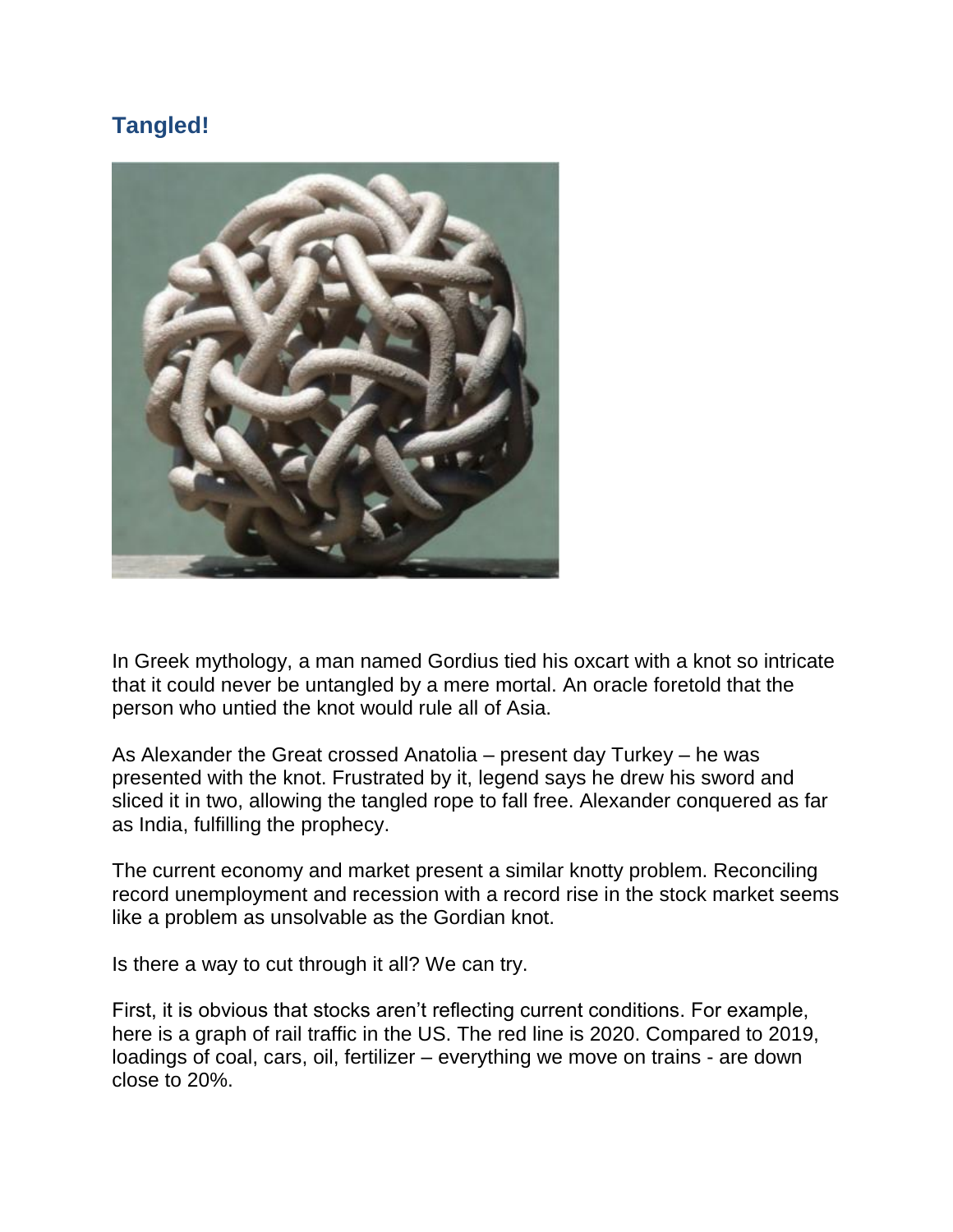

The Road and Rail Index fell in March, but has now rallied to be actually positive for 2020. Did someone forget to tell the conductor that his train is empty?



Second, sentiment. Traders have gone from terrified to exuberant in just three months.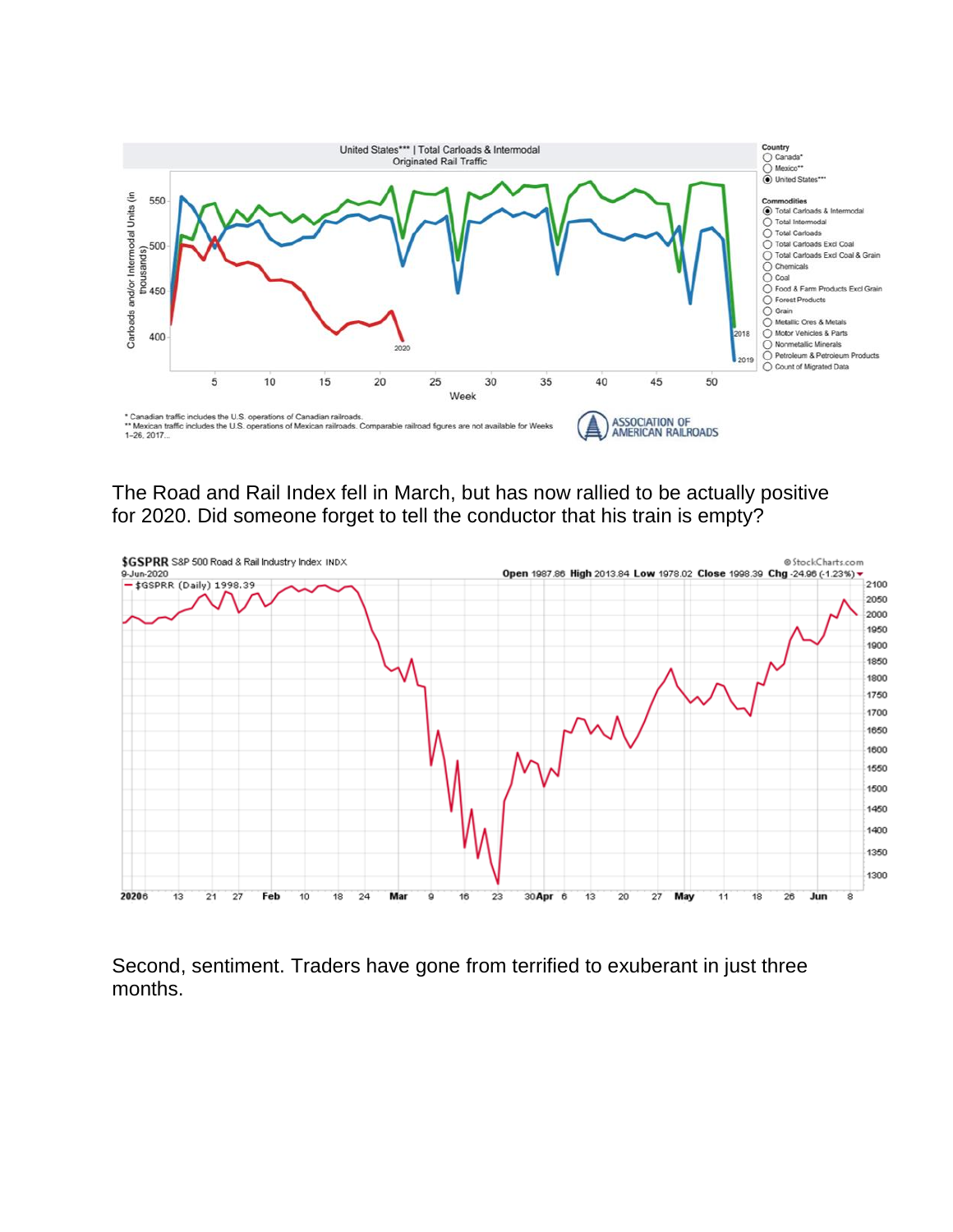

…while consumers have become very pessimistic (Bloomberg Consumer Comfort Index) over the same period:



In other words, we won't take a trip on an airline because they are seen to be unsafe. But, we will happily buy an airline *stock*.

Reality lies somewhere in the middle.

We are now in an "official" recession that began in February. Stocks bottom about 4 months before a recession ends, which suggests this recession could end as early as August. This would make it the shortest recession in history. Companies such as Macy's (**NYSE M**) have seen sales decline about 50% over 2019 levels, but this is far better than the -85% the company predicted just a few months ago.

Yes, conditions are bad, but they are "less bad" than expected.

Because the pandemic was such an unexpected shock, governments around the world spent unprecedented amounts on unemployment insurance and market supports, such as lower interest rates. These amounts dwarfed those spent in 2008-2009 and most economists believe this money found its way into the stock market. The US Federal Reserve is expected to unveil a 4<sup>th</sup> phase of stimulus in the coming weeks, with another \$1 trillion to be injected into the economy. This may also help to buoy stocks further. They have also committed to near-0% interest rates until at least through 2022.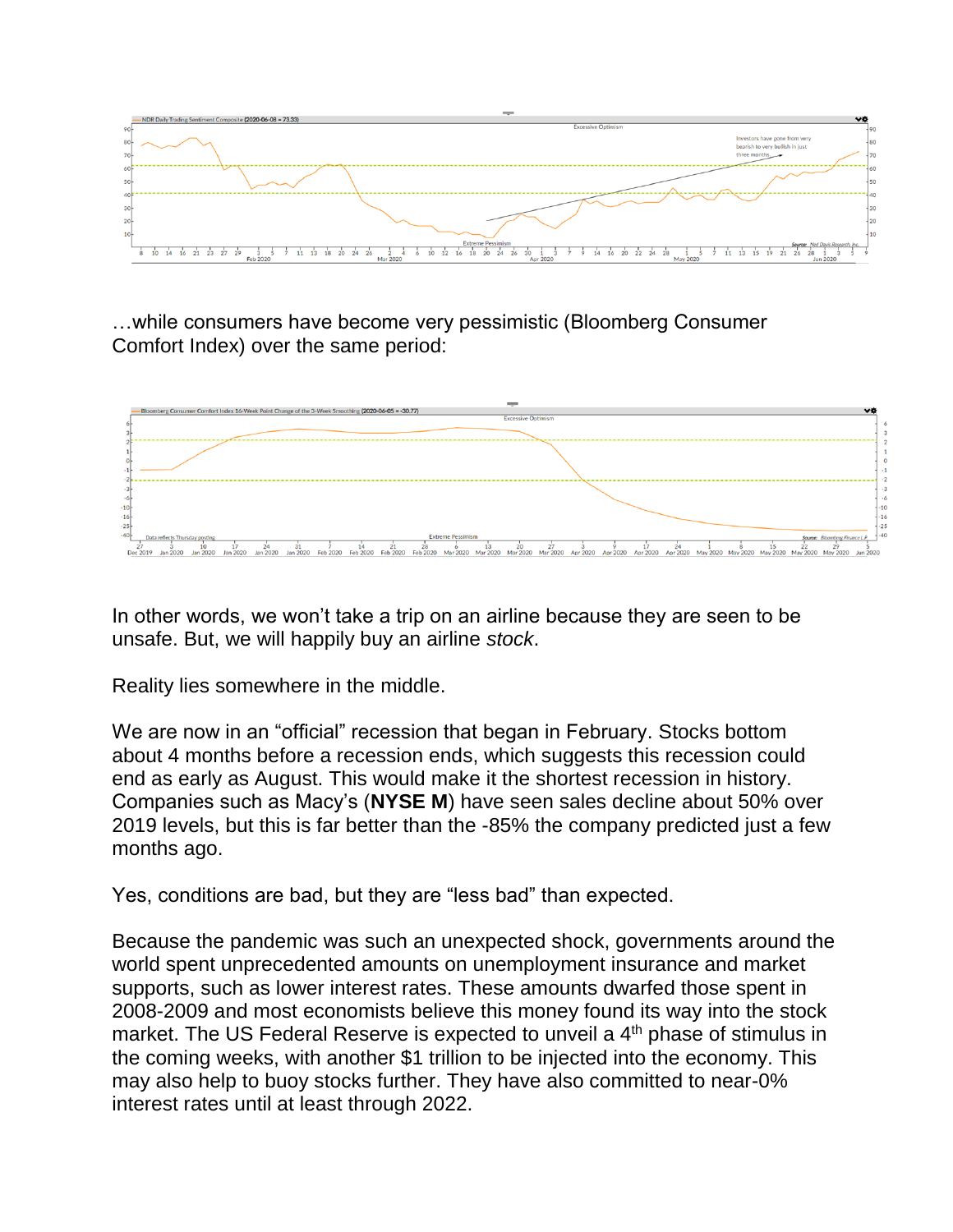Staying at home and saving money has spawned an unintended consequence: we have just created a whole new generation of day traders. Millions of people signed up with a new trading app called Robinhood where trades are free (they aren't really – you just pay in other ways). Armed with stimulus cheques and hours of free time, these day traders now account for much of the trading volume in markets today. One of their favourite targets is bankruptcy stocks. Hertz (**NYSE HTZ**) has entered Chapter 11 proceedings, meaning its shares will now be worthless as the debtholders argue over the remaining assets. That hasn't stopped Robinhood day traders from pushing the shares up from pennies to over \$5.00 per share. The shares are worthless, remember!



Unseasoned investors can become wildly optimistic at the wrong times. This may explain some of the recent rise in parts of the market.

As we have seen with the data on the coronavirus, our knowledge evolves as time goes by. Our economic stance has also had to change, as follows:

- The economy has hit bottom and is recovering. Judging by rising employment and early sales data, it is recovering faster than expected.
- This is the fastest stock market recovery on record. Valuations are now very overvalued in certain stock sectors, and slightly overvalued in the overall market.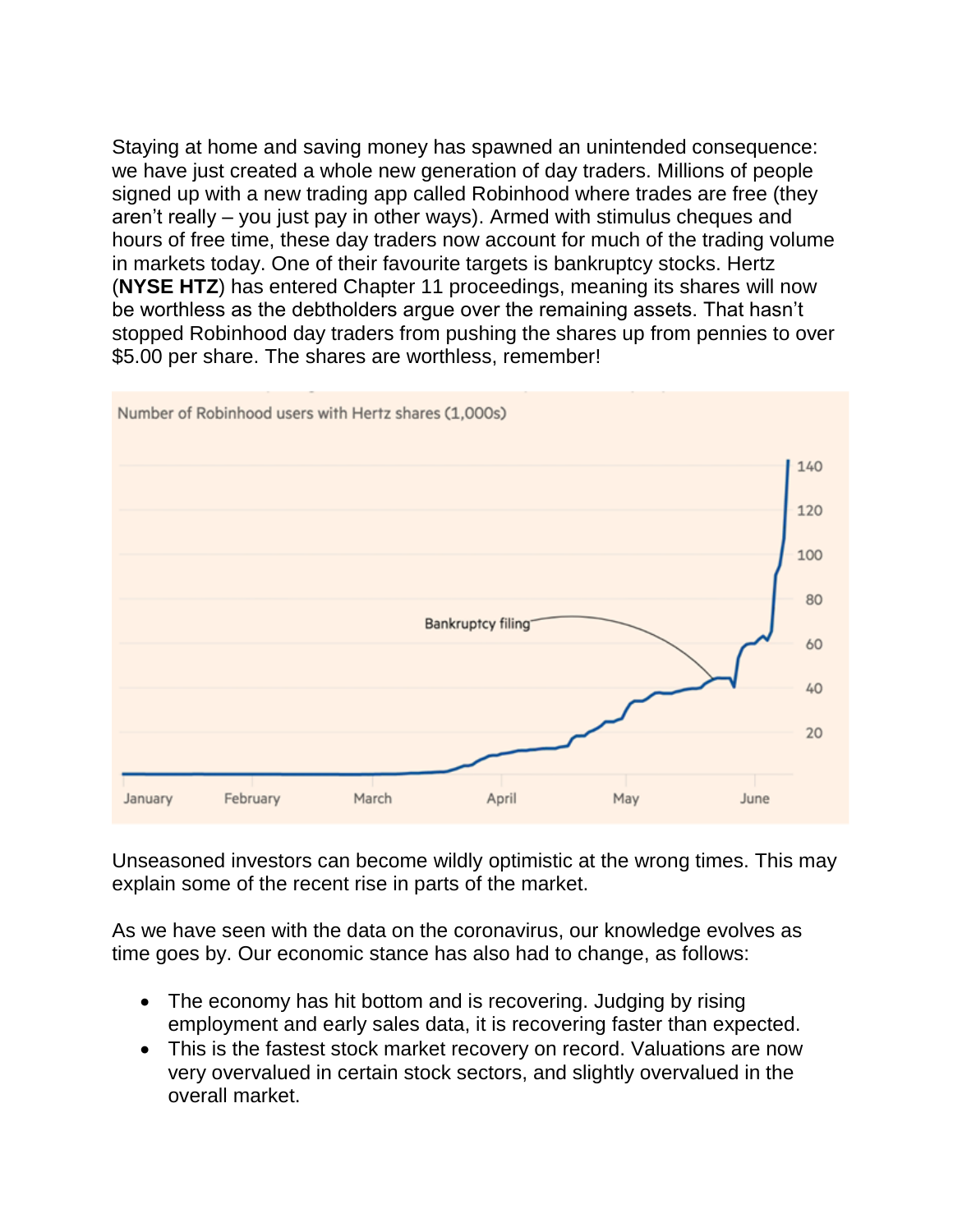It is harder to make the case that we will retest the March  $23<sup>rd</sup>$  lows in the market, though we do think there is still the possibility that we will see a dip ahead. Low interest rates and government money will likely cushion against a more severe decline.

#### **Coping With Downturns**

Psychologists who study human behaviour show that we feel the pain of loss three times more than we enjoy the pleasure of a gain. This is why periods of panic are more prevalent in markets than those of euphoria – they happen about three times as often. Is there anything we have learned about our own behaviour through all this?

- 1. It helped to have a large buffer of cash to stare at. Even if we didn't invest it, those clients with a high cash reserve - either in cash or T-Bills or bonds - were more able to ride out the convulsions of March. Recent surges in savings rates have been seen in countries around the world as a result.
- 2. We have an old saying around here called "throwing a maiden into the volcano", which is an allusion to an offering to satisfy an angry god. When there is panic in the air and you feel compelled to sell everything, it can help to sell just one position to relieve the pressure. This often happens right at the bottom, but if one small sale stops you from selling everything at the wrong time, it is a worthwhile sacrifice.
- 3. Declines in markets can be an excellent time to upgrade portfolios. Quality companies go on sale, too, and taking losses on weak companies to buy stronger ones while they are also down is often a worthwhile switch.

It can also help to simply turn off the news. We have seen time and again that markets fall and then eventually recover. We always think this time is different, but it never really is. News is designed to invoke fear – the old adage "If it bleeds, it leads" where newspapers put the most gruesome stories on the front page has never been more true than today. Tune it out.

## **Children and Financial Decisions**

The Quarantine Era has led to an upsurge in parents helping out children, from small actions like babysitting to much larger ones, such as lending money to buy a home. Families band together in times of crisis and this is no different.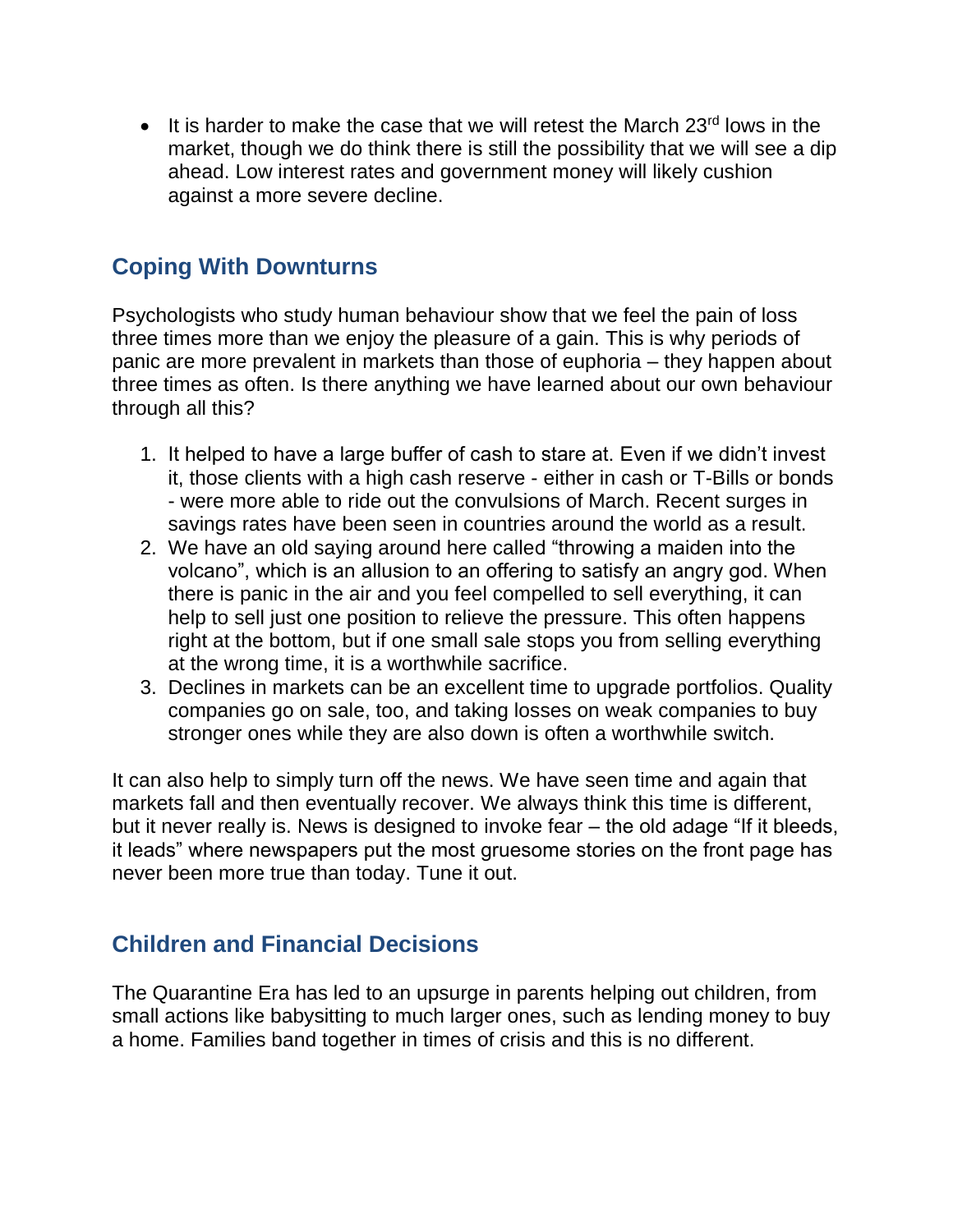The time at home has also been useful in other ways, for it has forced us to examine what are needs and what are wants. When jobs and money are easy to get, our children often forget the difference. Not being able to spend money is an ideal time to start a conversation about saving and investing.

Here are a few topics you can bring up with your children:

- Canadians can open a Tax-Free Savings Account at age 18 (you have to be 19 to open a brokerage TFSA in BC). The Roth IRA is similar in the U.S. Because all interest and gains are tax-free, these are the best kind of accounts to save money in. Tell your kids about them.
- Small amounts invested monthly can add up. The best way for young savers to invest in the stock market is through a dollar-cost-averaging program where a little goes in each month. It is how many of us built our first nest eggs. Automatically buying through March was terrifying if you thought about it, but a monthly purchase program takes the thinking out of the equation.
- Most savings accounts now pay 0.15% in interest per year. That is a grand total of \$1.50 per year on \$1,000 – before taxes. Now is an excellent time to discuss investing in the bank itself rather than the savings account at the bank. Most bank shares today yield over 4% in dividends.

We have seen a sharp increase in requests for financial planning. This may be because retirement is looming, or is suddenly being forced on many people. If this is something you would like to discuss, we now have a Certified Financial Planner on our team (Sharon Mitchell) who is a whiz at these. Ask if you are interested.

## **What We've Learned This Week**

55% of employees polled said that working from home was *Better Than Expected* or *Much Better Than Expected*. It is too soon to tell how this will affect office real estate in the years ahead, but it certainly suggests there will be more working from home than less.

Trends that were in motion have been accelerated. Working from home is one, and store closures are another. Economists have always known the US had too many stores for the number of shoppers. The forecast was that 20,000-25,000 stores would close over the next decade. Now, we may see this many closures in the next 12 months.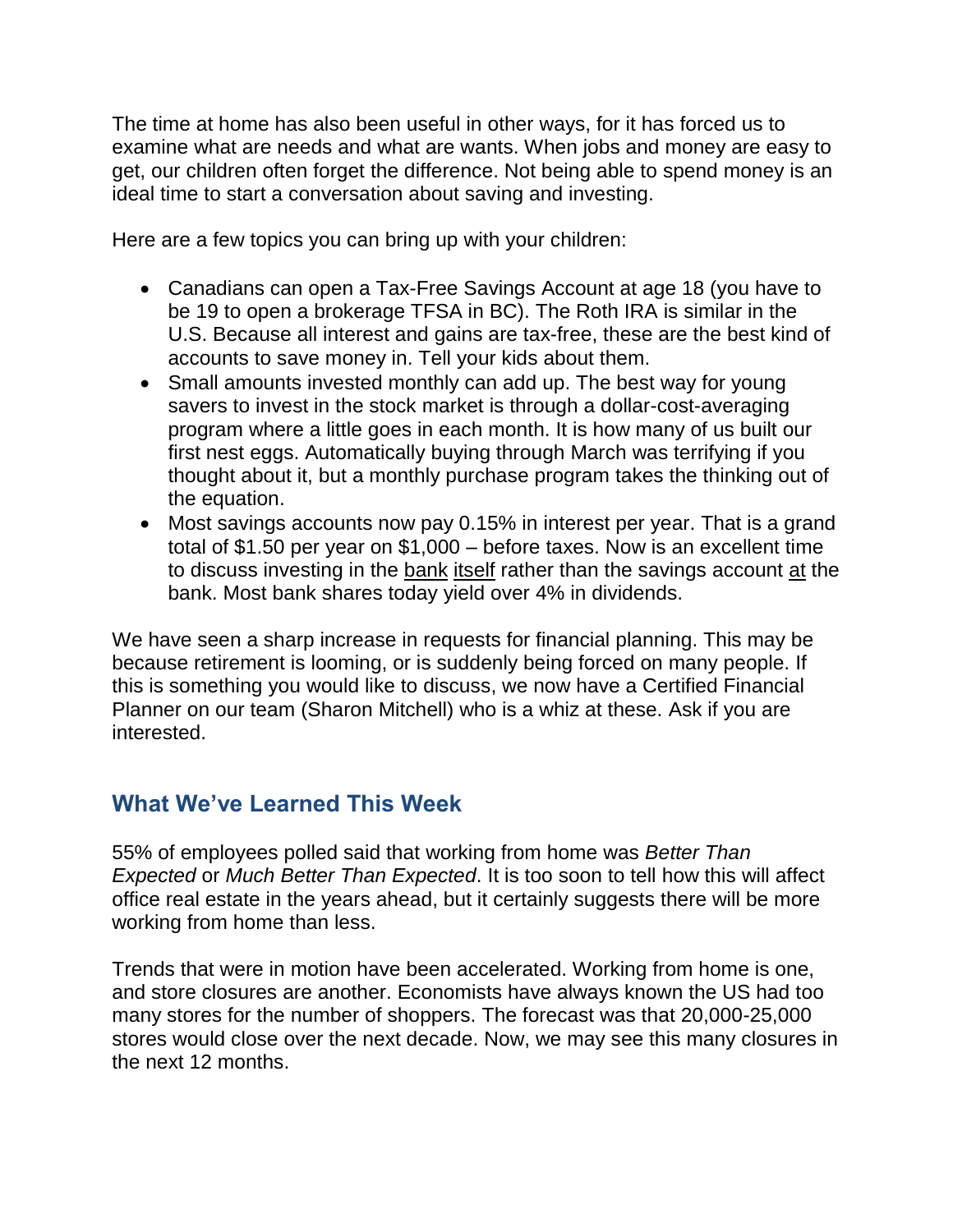Recent studies are suggesting that Covid-19 is becoming less deadly. Doctors in Italy are seeing new cases that are milder than the earlier strains. Biologists say this is exactly how viruses evolve. They move from "kill the host" to "just sicken the host" so it can propagate further. That would be good news as we move toward the feared second wave in the autumn.

Elon Musk is going further than most of us realize. His rocket-launching company, SpaceX, has a division called Starlink inside it. Starlink is a web of satellites circling the Earth to provide low-cost internet access to remote areas at first, followed by urban areas next. SpaceX has already launched 482 Starlink satellites, with launches every two weeks. The goal is to have up to 42,000 small satellites spanning the planet. The very first test for this new internet-by-satellite will be this August when a trial will be run in Northern Canada. If internet cost can be lowered, Starlink could become another big profit area for Mr. Musk (in addition to SpaceX and Tesla), and a potential competitor for every phone and cable company reliant on undersea cables and cell towers for their internet bandwidth.

# *Thank you for your referrals this month! They are always handled with great care and discretion.*

#### **[http://www.dividendvaluepartners.com](https://urldefense.proofpoint.com/v2/url?u=http-3A__www.dividendvaluepartners.com&d=DwMFAw&c=K3dQCUGiI1B95NJ6cl3GoyhMW2dvBOfimZA-83UXll0&r=_6MBBSGYsFznIBwslhTiqBKEz4pHUCTd_9tbh_EpUMY&m=scBAtuMDuWZwK1IVr5YXjdB6aRS-faGHAMq3jOn6sJU&s=enZqe4ZgcjH_33x5dT-vZq9A37d4AhNkXvjc6AbmYww&e=)**

We thank you for your business and your referrals and we hope you find our site user friendly and informative. We welcome your comments.

#### **How to contact us:**

[paul.siluch@raymondjames.ca](https://owa-kel.raymondjames.ca/owa/redir.aspx?SURL=z0BxOCXDlQ-Aad1f_a9igaARxm5Rd1VXE7UcmD4mZ3IZiacj7DPTCG0AYQBpAGwAdABvADoAcABhAHUAbAAuAHMAaQBsAHUAYwBoAEAAcgBhAHkAbQBvAG4AZABqAGEAbQBlAHMALgBjAGEA&URL=mailto%3apaul.siluch%40raymondjames.ca) [lisa.hill@raymondjames.ca](https://owa-kel.raymondjames.ca/owa/redir.aspx?SURL=glaBgdTdxPMFpiw4eumg-PzZXpo9vJyObrXLs1TKtIAZiacj7DPTCG0AYQBpAGwAdABvADoAbABpAHMAYQAuAGgAaQBsAGwAQAByAGEAeQBtAG8AbgBkAGoAYQBtAGUAcwAuAGMAYQA.&URL=mailto%3alisa.hill%40raymondjames.ca) [peter.mazzoni@raymondjames.ca](https://owa-kel.raymondjames.ca/owa/redir.aspx?SURL=3c7mDL9-cZxYXt7CvkOu20QVFy1WCaDQxUZ3BQE6vecZiacj7DPTCG0AYQBpAGwAdABvADoAcABlAHQAZQByAC4AbQBhAHoAegBvAG4AaQBAAHIAYQB5AG0AbwBuAGQAagBhAG0AZQBzAC4AYwBhAA..&URL=mailto%3apeter.mazzoni%40raymondjames.ca) [sharonmitchell@raymondjames.ca](mailto:sharonmitchell@raymondjames.ca)

#### (250) 405-2417

*Disclaimers*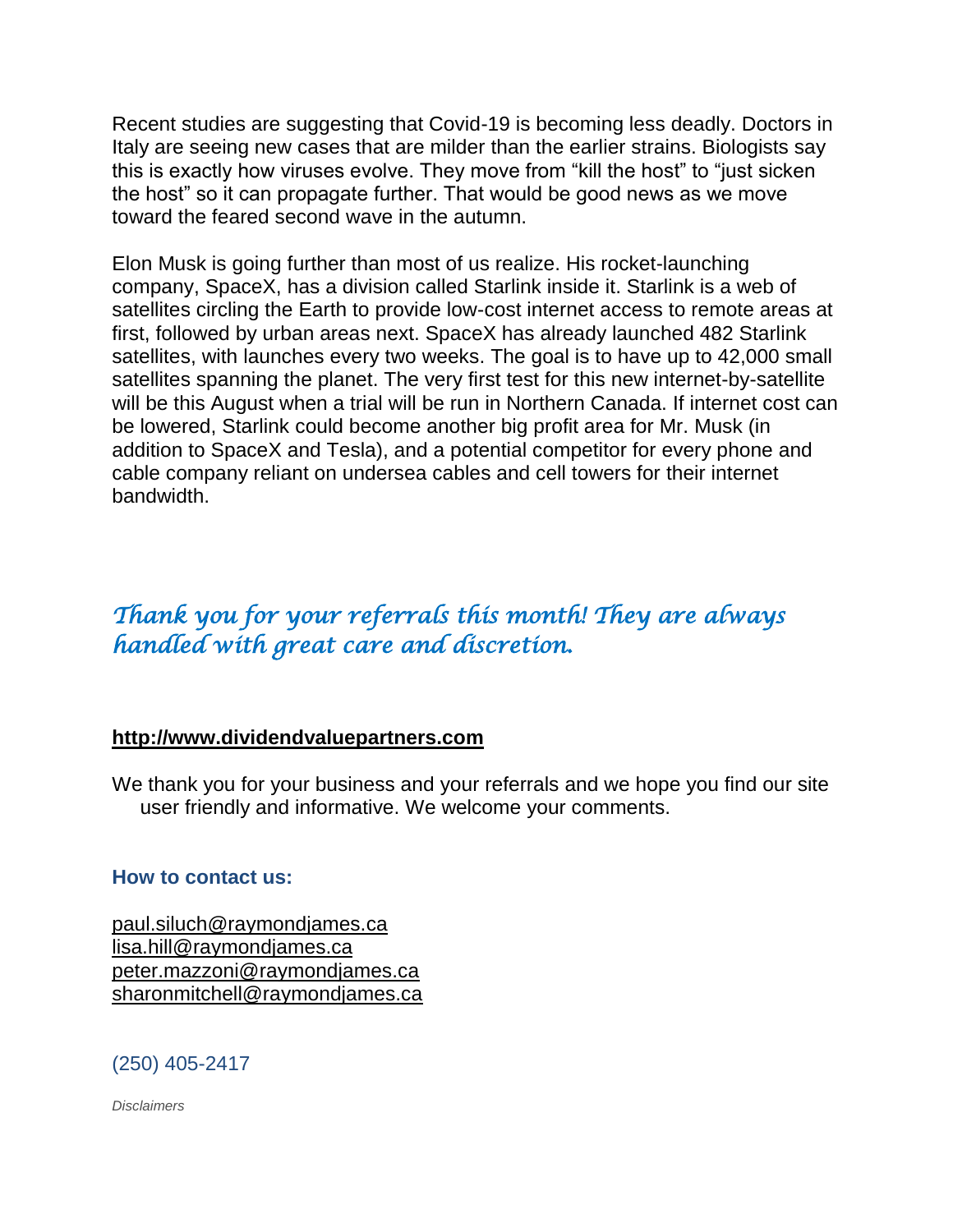*[The information contained in this newsletter was obtained from sources believed to be reliable, however, we cannot](https://owa-kel.raymondjames.ca/owa/redir.aspx?SURL=z0BxOCXDlQ-Aad1f_a9igaARxm5Rd1VXE7UcmD4mZ3IZiacj7DPTCG0AYQBpAGwAdABvADoAcABhAHUAbAAuAHMAaQBsAHUAYwBoAEAAcgBhAHkAbQBvAG4AZABqAGEAbQBlAHMALgBjAGEA&URL=mailto%3apaul.siluch%40raymondjames.ca)  represent that it is accurate or complete. [It is provided as a general source of information and should not be](https://owa-kel.raymondjames.ca/owa/redir.aspx?SURL=z0BxOCXDlQ-Aad1f_a9igaARxm5Rd1VXE7UcmD4mZ3IZiacj7DPTCG0AYQBpAGwAdABvADoAcABhAHUAbAAuAHMAaQBsAHUAYwBoAEAAcgBhAHkAbQBvAG4AZABqAGEAbQBlAHMALgBjAGEA&URL=mailto%3apaul.siluch%40raymondjames.ca)  [considered personal investment advice or solicitation to buy or sell securities.](https://owa-kel.raymondjames.ca/owa/redir.aspx?SURL=z0BxOCXDlQ-Aad1f_a9igaARxm5Rd1VXE7UcmD4mZ3IZiacj7DPTCG0AYQBpAGwAdABvADoAcABhAHUAbAAuAHMAaQBsAHUAYwBoAEAAcgBhAHkAbQBvAG4AZABqAGEAbQBlAHMALgBjAGEA&URL=mailto%3apaul.siluch%40raymondjames.ca) The views expressed are those of the [authors, Paul Siluch and Lisa Hill, and not necessarily those of Raymond James Ltd.](https://owa-kel.raymondjames.ca/owa/redir.aspx?SURL=z0BxOCXDlQ-Aad1f_a9igaARxm5Rd1VXE7UcmD4mZ3IZiacj7DPTCG0AYQBpAGwAdABvADoAcABhAHUAbAAuAHMAaQBsAHUAYwBoAEAAcgBhAHkAbQBvAG4AZABqAGEAbQBlAHMALgBjAGEA&URL=mailto%3apaul.siluch%40raymondjames.ca) Commissions, trailing [commissions, management fees and expenses all may be associated with mutual funds.](https://owa-kel.raymondjames.ca/owa/redir.aspx?SURL=z0BxOCXDlQ-Aad1f_a9igaARxm5Rd1VXE7UcmD4mZ3IZiacj7DPTCG0AYQBpAGwAdABvADoAcABhAHUAbAAuAHMAaQBsAHUAYwBoAEAAcgBhAHkAbQBvAG4AZABqAGEAbQBlAHMALgBjAGEA&URL=mailto%3apaul.siluch%40raymondjames.ca) Please read the prospectus before investing. [The indicated rates of return are the historical annual compounded total returns including changes](https://owa-kel.raymondjames.ca/owa/redir.aspx?SURL=z0BxOCXDlQ-Aad1f_a9igaARxm5Rd1VXE7UcmD4mZ3IZiacj7DPTCG0AYQBpAGwAdABvADoAcABhAHUAbAAuAHMAaQBsAHUAYwBoAEAAcgBhAHkAbQBvAG4AZABqAGEAbQBlAHMALgBjAGEA&URL=mailto%3apaul.siluch%40raymondjames.ca)  [in unit value and reinvestment of all distributions and do not take into account sales, redemption, distribution or](https://owa-kel.raymondjames.ca/owa/redir.aspx?SURL=z0BxOCXDlQ-Aad1f_a9igaARxm5Rd1VXE7UcmD4mZ3IZiacj7DPTCG0AYQBpAGwAdABvADoAcABhAHUAbAAuAHMAaQBsAHUAYwBoAEAAcgBhAHkAbQBvAG4AZABqAGEAbQBlAHMALgBjAGEA&URL=mailto%3apaul.siluch%40raymondjames.ca)  [optional charges or income taxes payable by any security holder that would have reduced returns. Mutual funds are](https://owa-kel.raymondjames.ca/owa/redir.aspx?SURL=z0BxOCXDlQ-Aad1f_a9igaARxm5Rd1VXE7UcmD4mZ3IZiacj7DPTCG0AYQBpAGwAdABvADoAcABhAHUAbAAuAHMAaQBsAHUAYwBoAEAAcgBhAHkAbQBvAG4AZABqAGEAbQBlAHMALgBjAGEA&URL=mailto%3apaul.siluch%40raymondjames.ca)  [not guaranteed, their values change frequently and past performance may not be repeated.](https://owa-kel.raymondjames.ca/owa/redir.aspx?SURL=z0BxOCXDlQ-Aad1f_a9igaARxm5Rd1VXE7UcmD4mZ3IZiacj7DPTCG0AYQBpAGwAdABvADoAcABhAHUAbAAuAHMAaQBsAHUAYwBoAEAAcgBhAHkAbQBvAG4AZABqAGEAbQBlAHMALgBjAGEA&URL=mailto%3apaul.siluch%40raymondjames.ca) This newsletter is [intended for distribution only in those jurisdictions where Raymond James Ltd. is registered as a dealer in](https://owa-kel.raymondjames.ca/owa/redir.aspx?SURL=z0BxOCXDlQ-Aad1f_a9igaARxm5Rd1VXE7UcmD4mZ3IZiacj7DPTCG0AYQBpAGwAdABvADoAcABhAHUAbAAuAHMAaQBsAHUAYwBoAEAAcgBhAHkAbQBvAG4AZABqAGEAbQBlAHMALgBjAGEA&URL=mailto%3apaul.siluch%40raymondjames.ca)  securities. [Any distribution or dissemination of this newsletter in any other jurisdiction is strictly prohibited.](https://owa-kel.raymondjames.ca/owa/redir.aspx?SURL=z0BxOCXDlQ-Aad1f_a9igaARxm5Rd1VXE7UcmD4mZ3IZiacj7DPTCG0AYQBpAGwAdABvADoAcABhAHUAbAAuAHMAaQBsAHUAYwBoAEAAcgBhAHkAbQBvAG4AZABqAGEAbQBlAHMALgBjAGEA&URL=mailto%3apaul.siluch%40raymondjames.ca) This [newsletter is not intended for nor should it be distributed to any person in the USA. Raymond James Ltd. is a member](https://owa-kel.raymondjames.ca/owa/redir.aspx?SURL=z0BxOCXDlQ-Aad1f_a9igaARxm5Rd1VXE7UcmD4mZ3IZiacj7DPTCG0AYQBpAGwAdABvADoAcABhAHUAbAAuAHMAaQBsAHUAYwBoAEAAcgBhAHkAbQBvAG4AZABqAGEAbQBlAHMALgBjAGEA&URL=mailto%3apaul.siluch%40raymondjames.ca)  [of the Canadian Investor Protection Fund.](https://owa-kel.raymondjames.ca/owa/redir.aspx?SURL=z0BxOCXDlQ-Aad1f_a9igaARxm5Rd1VXE7UcmD4mZ3IZiacj7DPTCG0AYQBpAGwAdABvADoAcABhAHUAbAAuAHMAaQBsAHUAYwBoAEAAcgBhAHkAbQBvAG4AZABqAGEAbQBlAHMALgBjAGEA&URL=mailto%3apaul.siluch%40raymondjames.ca)* 

*Raymond James [does not accept orders and/or instructions regarding your account by e-mail, voice mail, fax or any](https://owa-kel.raymondjames.ca/owa/redir.aspx?SURL=z0BxOCXDlQ-Aad1f_a9igaARxm5Rd1VXE7UcmD4mZ3IZiacj7DPTCG0AYQBpAGwAdABvADoAcABhAHUAbAAuAHMAaQBsAHUAYwBoAEAAcgBhAHkAbQBvAG4AZABqAGEAbQBlAHMALgBjAGEA&URL=mailto%3apaul.siluch%40raymondjames.ca)  alternate method. [Transactional details do not supersede normal trade confirmations or statements.](https://owa-kel.raymondjames.ca/owa/redir.aspx?SURL=z0BxOCXDlQ-Aad1f_a9igaARxm5Rd1VXE7UcmD4mZ3IZiacj7DPTCG0AYQBpAGwAdABvADoAcABhAHUAbAAuAHMAaQBsAHUAYwBoAEAAcgBhAHkAbQBvAG4AZABqAGEAbQBlAHMALgBjAGEA&URL=mailto%3apaul.siluch%40raymondjames.ca) E-mail sent [through the Internet is not secure or confidential.](https://owa-kel.raymondjames.ca/owa/redir.aspx?SURL=z0BxOCXDlQ-Aad1f_a9igaARxm5Rd1VXE7UcmD4mZ3IZiacj7DPTCG0AYQBpAGwAdABvADoAcABhAHUAbAAuAHMAaQBsAHUAYwBoAEAAcgBhAHkAbQBvAG4AZABqAGEAbQBlAHMALgBjAGEA&URL=mailto%3apaul.siluch%40raymondjames.ca) We reserve the right to monitor all e-mail.*

*[Any information provided in this e-mail has been prepared from sources believed to be reliable, but is not guaranteed](https://owa-kel.raymondjames.ca/owa/redir.aspx?SURL=z0BxOCXDlQ-Aad1f_a9igaARxm5Rd1VXE7UcmD4mZ3IZiacj7DPTCG0AYQBpAGwAdABvADoAcABhAHUAbAAuAHMAaQBsAHUAYwBoAEAAcgBhAHkAbQBvAG4AZABqAGEAbQBlAHMALgBjAGEA&URL=mailto%3apaul.siluch%40raymondjames.ca)  by Raymond James [and is not a complete summary or statement of all available data necessary for making an](https://owa-kel.raymondjames.ca/owa/redir.aspx?SURL=z0BxOCXDlQ-Aad1f_a9igaARxm5Rd1VXE7UcmD4mZ3IZiacj7DPTCG0AYQBpAGwAdABvADoAcABhAHUAbAAuAHMAaQBsAHUAYwBoAEAAcgBhAHkAbQBvAG4AZABqAGEAbQBlAHMALgBjAGEA&URL=mailto%3apaul.siluch%40raymondjames.ca)  investment decision. [Any information provided is for informational purposes only and does not constitute a](https://owa-kel.raymondjames.ca/owa/redir.aspx?SURL=z0BxOCXDlQ-Aad1f_a9igaARxm5Rd1VXE7UcmD4mZ3IZiacj7DPTCG0AYQBpAGwAdABvADoAcABhAHUAbAAuAHMAaQBsAHUAYwBoAEAAcgBhAHkAbQBvAG4AZABqAGEAbQBlAHMALgBjAGEA&URL=mailto%3apaul.siluch%40raymondjames.ca)  recommendation. Raymond James [and its employees may own options, rights or warrants to purchase any of the](https://owa-kel.raymondjames.ca/owa/redir.aspx?SURL=z0BxOCXDlQ-Aad1f_a9igaARxm5Rd1VXE7UcmD4mZ3IZiacj7DPTCG0AYQBpAGwAdABvADoAcABhAHUAbAAuAHMAaQBsAHUAYwBoAEAAcgBhAHkAbQBvAG4AZABqAGEAbQBlAHMALgBjAGEA&URL=mailto%3apaul.siluch%40raymondjames.ca)  securities mentioned in e-mail. [This e-mail is intended only for the person or entity to which it is addressed and may](https://owa-kel.raymondjames.ca/owa/redir.aspx?SURL=z0BxOCXDlQ-Aad1f_a9igaARxm5Rd1VXE7UcmD4mZ3IZiacj7DPTCG0AYQBpAGwAdABvADoAcABhAHUAbAAuAHMAaQBsAHUAYwBoAEAAcgBhAHkAbQBvAG4AZABqAGEAbQBlAHMALgBjAGEA&URL=mailto%3apaul.siluch%40raymondjames.ca)  contain confidential and/or privileged material. [Any review, retransmission, dissemination or other use of, or taking of](https://owa-kel.raymondjames.ca/owa/redir.aspx?SURL=z0BxOCXDlQ-Aad1f_a9igaARxm5Rd1VXE7UcmD4mZ3IZiacj7DPTCG0AYQBpAGwAdABvADoAcABhAHUAbAAuAHMAaQBsAHUAYwBoAEAAcgBhAHkAbQBvAG4AZABqAGEAbQBlAHMALgBjAGEA&URL=mailto%3apaul.siluch%40raymondjames.ca)  [any action in reliance upon, this information by persons or entities other than the intended recipient is prohibited.](https://owa-kel.raymondjames.ca/owa/redir.aspx?SURL=z0BxOCXDlQ-Aad1f_a9igaARxm5Rd1VXE7UcmD4mZ3IZiacj7DPTCG0AYQBpAGwAdABvADoAcABhAHUAbAAuAHMAaQBsAHUAYwBoAEAAcgBhAHkAbQBvAG4AZABqAGEAbQBlAHMALgBjAGEA&URL=mailto%3apaul.siluch%40raymondjames.ca)*

*This email newsletter may provide links to other Internet sites for the convenience of users. Raymond James Ltd. is not responsible for the availability or content of these external sites, nor does Raymond James Ltd endorse, warrant or guarantee the products, services or information described or offered at these other Internet sites. Users cannot assume that the external sites will abide by the same Privacy Policy which Raymond James Ltd adheres to.*

*Commissions, trailing commissions, management fees and expenses all may be associated with mutual fund investments. Please read the prospectus before investing. There can be no assurances that the fund will be able to maintain its net asset value per security at a constant amount or that the full amount of your investment in the fund will be returned to you. Mutual funds and other securities are not insured nor guaranteed, their values change frequently and past performance may not be repeated.*

*Prices shown as of June 11th, 2020*

*You are receiving this message because our records indicate that you have requested this information. If you no longer wish to receive research from Raymond James, please reply to this message with unsubscribe in the subject line and include your name and/or company name in the message. Additional Risk and Disclosure information, as well as more information on the Raymond James rating system and suitability categories, is available at [www.rjcapitalmarkets.com/Disclosures/Index.](https://owa-kel.raymondjames.ca/owa/redir.aspx?SURL=xhOB4gpVfLOskwdkUL9L2f18Fq4IG2rgvMfuIIX7BlwZiacj7DPTCGgAdAB0AHAAOgAvAC8AdwB3AHcALgByAGoAYwBhAHAAaQB0AGEAbABtAGEAcgBrAGUAdABzAC4AYwBvAG0ALwBEAGkAcwBjAGwAbwBzAHUAcgBlAHMALwBJAG4AZABlAHgA&URL=http%3a%2f%2fwww.rjcapitalmarkets.com%2fDisclosures%2fIndex)*

\_\_\_\_\_\_\_\_\_\_\_\_\_\_\_\_\_\_\_\_\_\_\_\_\_\_\_\_\_\_\_\_\_\_\_\_\_\_\_\_\_\_\_\_\_\_\_\_\_\_\_\_\_\_\_\_\_\_\_\_\_\_\_\_\_\_\_\_\_\_\_\_\_\_\_\_\_\_\_\_\_\_\_\_

This email, and any files transmitted, is confidential and may contain privileged information. Any unauthorized dissemination or copying is strictly prohibited. If you have received this email in error, please delete it and notify the sender immediately. We may monitor and review the content of all email communications. Trade instructions by email or voicemail will not be accepted or acted upon. Please contact us directly by telephone to place trades. Unless otherwise stated, opinions expressed in this email are those of the author and are not endorsed by Raymond James. Raymond James accepts no liability for any errors, omissions, loss or damage arising from the content, transmission or receipt of this email. Raymond James Ltd. is a member of the Canadian Investor Protection Fund.

Le présent courriel, de même que tout fichier transmis en pièce jointe, est de nature confidentielle et peut contenir des renseignements privilégiés. Toute diffusion ou reproduction en est strictement interdite. Si vous avez reçu ce courriel par erreur, veuillez le supprimer et en informer immédiatement l'expéditeur. Nous pouvons surveiller et examiner le contenu de toutes les communications électroniques. Les instructions portant sur des opérations, données par courriel ou dans une boîte vocale, ne seront pas acceptées ni exécutées. Veuillez communiquer avec